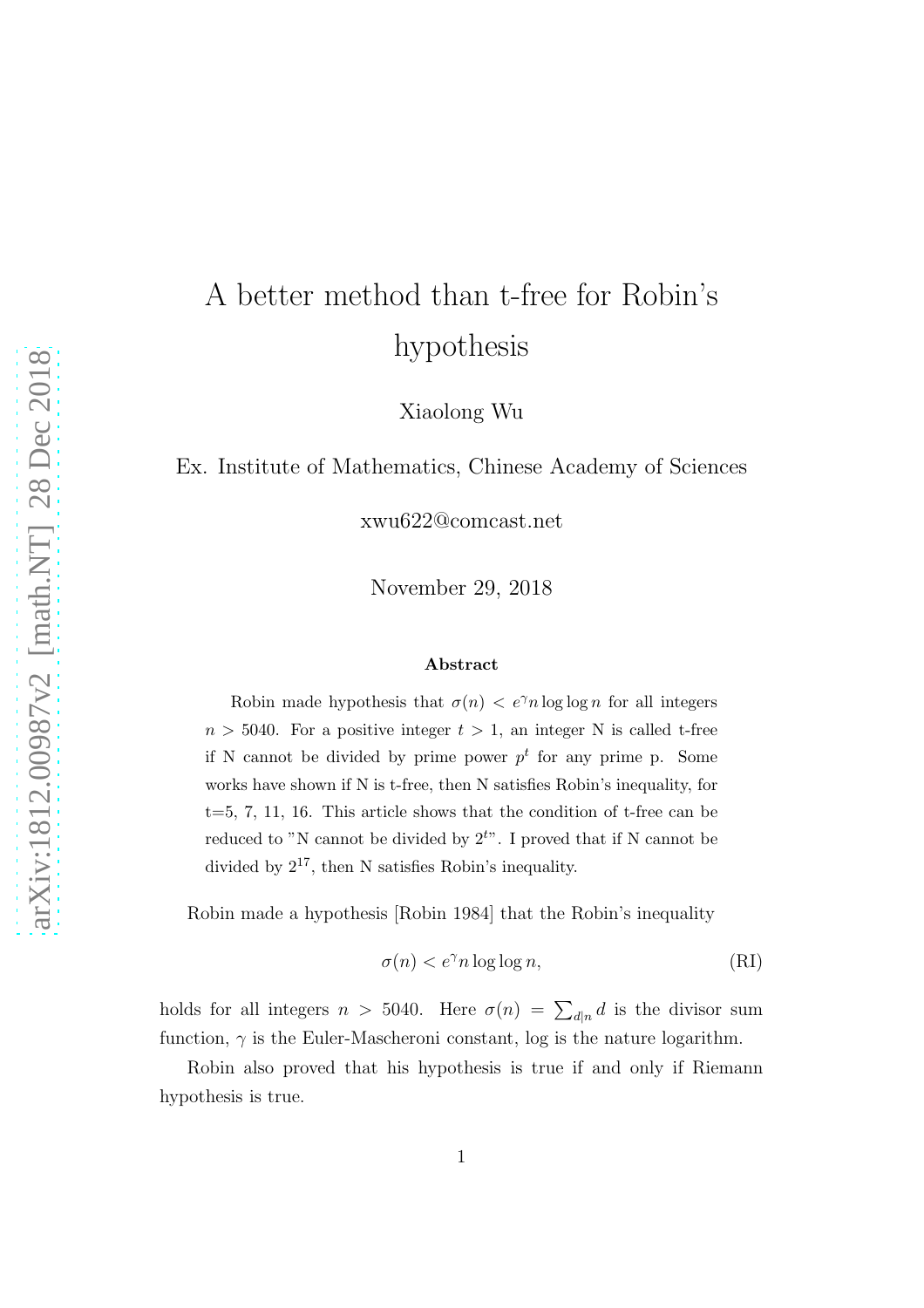Xiaolong Wu 2

For calculation convenience, we define

$$
\rho(n) := \frac{\sigma(n)}{n}.
$$

Then Robin's inequality can also be written as

$$
\rho(n) < e^{\gamma} \log \log n. \tag{RI}
$$

Let  $N > 5040$  be an integer. Write the factorization of N as

$$
N = \prod_{i=1}^r p_i^{a_i},
$$

where r is the number of distinct prime factors of N,  $p_i$  are listed in increasing orders. So  $p_r$  is the largest prime factor of N.

According to [Morrill; Platt 2018], (RI) holds for all integers  $n,5040 <$  $n \leq 10^{(10^{13})}$ . So, we assume  $N > 10^{(10^{13})}$ .

For a positive integer  $t > 1$ , an integer N is called t-free if N cannot be divided by prime power  $p^t$  for any prime p. Some works have shown if N is t-free, then N satisfies Robin's inequality, for  $t=5$  [CLMS 2007], 7 [Solé; Planat 2012], 11 [Broughan;Trudgian 2015], 16 [Morrill; Platt 2018]. [Morrill; Platt 2018] also shows 25-free integers satisfy (RI). But that is by a different method of numerical calculation as that article said "We calculated that  $R_{25}(N_{177\,244\,758\,016}) < 1 - 10^{-16}$ ".

According to abundant number theory, any possible counter-example of (RI) has its exponents of primes in decreasing order, so, the condition "t-free" is basically equivalent to exponent of prime 2 is less than t.

The previous works on t-free used  $\zeta(t)$ . However, we have  $2^{-t} < \zeta(t)$  $2^{-t+1}$  for integer  $t \geq 2$ , and

$$
\lim_{t \to \infty} 2^t \zeta(t) = 1, \quad \text{trums over integers} \ge 2.
$$

Hence, using  $\zeta(t)$  has almost the same effect as using  $2^{-t}$ .

This article shows that the condition of t-free can be reduced to "N cannot be divided by  $2^{t}$ . In particular, I proved: if N cannot be divided by  $2^{17}$ , then N satisfies Robin's inequality.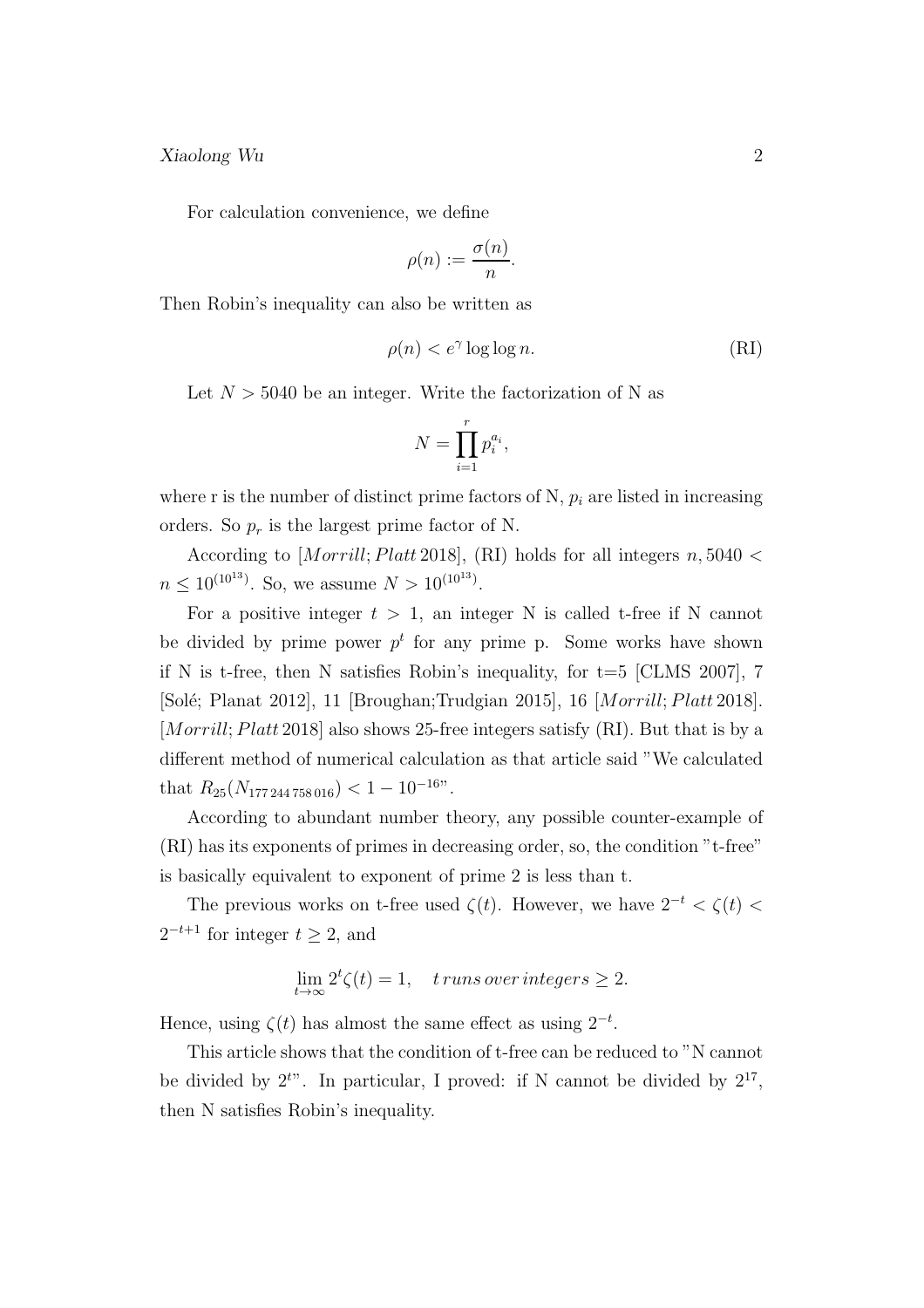## Xiaolong Wu 3

Using a method similar to abundant number theory, I can improve the result to  $2^{42}$ . I will post that improvement later.

**Lemma 1.** (Mertens' third theorem) For any integer  $n > 7713133853$ , we have

$$
\sum_{p \le n} \log \left( \frac{p}{p-1} \right) = \log \log n + \gamma + R(n), \tag{L2.1}
$$

where  $\gamma$  is the Euler-Mascheroni constant,  $R(n)$  is the remainder such that

$$
-\frac{0.005586}{(\log n)^2} < R(n) < \frac{0.005586}{(\log n)^2}.\tag{L2.2}
$$

*Proof.* Just follow the proof of Theorem 5.6 of [Dusart 2018] with  $k = 2, \eta_2 =$ 0.01.

$$
|R(n)| < \frac{0.01}{2(\log n)^2} + \frac{4}{3} \cdot \frac{0.01}{(\log n)^3}
$$
  
= 
$$
\frac{0.01}{(\log n)^2} \left(\frac{1}{2} + \frac{4}{3 \log n}\right) < \frac{0.005586}{(\log n)^2}.
$$
 (L2.3)

Definition. Let N be an integer, p be its largest prime factor. We define a generalized factorization of N as the product

$$
N=\prod_{p_i\leq p}p_i^{a_i}
$$

where  $p_i$  runs through all primes  $p_i \leq p$ . If a prime  $p_i < p$  does not divide N, we set  $a_i = 0$ , i.e.  $p_i^{a_i} = p_i^0 = 1$  if  $p_i$  is not a factor of N.

**Theorem 1.** Let  $N > 10^{(10^{13})}$  be an integer. Define

$$
T := \frac{0.005586}{(\log \log (10^{(10^{13})}))^2}, \quad E(p) := \left\lfloor \frac{-\log T}{\log p} \right\rfloor,
$$

here  $\lfloor x \rfloor$  denotes the largest integer  $\leq x$ . Write the generalized factorization of N as

$$
N=\prod_{p_i\leq p_r}p_i^{a_i},
$$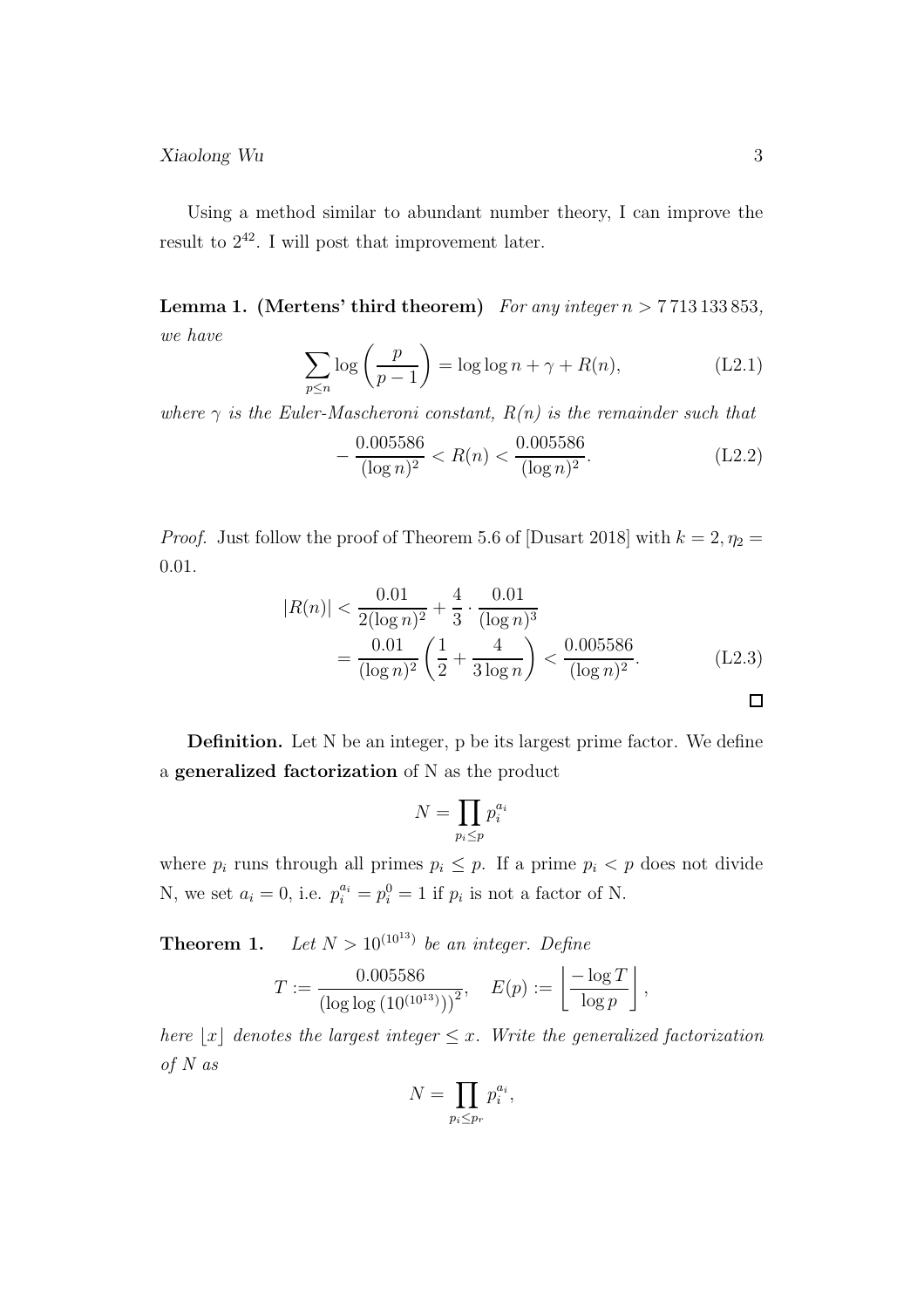where  $p_i$  are listed in increasing order and  $p_r$  is the largest prime factor of N. If  $p_s^{E(p_s)}$  does not divide N for some  $p_s$ , then N satisfies (RI).

In particular, since

$$
\log T = -12.04, \quad E(2) = \left\lfloor \frac{12.04}{\log 2} \right\rfloor = 17,
$$

if  $2^{17}$  does not divide N, then N satisfies (RI).

*Proof.* We use induction by assuming that all integers n in  $(5040, N)$  with exponent of  $p_s$  less than  $E(p_s)$  satisfy (RI). We know

$$
\rho(N) = \prod_{p_i \le p_r} \frac{p_i - p_i^{-a_i}}{p_i - 1} = \prod_{p_i \le p_r} \frac{1 - p_i^{-a_i - 1}}{1 - p_i^{-1}}.
$$
\n(1.1)

Define

$$
P(N) := \prod_{p_i \le p_r} \frac{p_i}{p_i - 1} = \prod_{p_i \le p_r} \frac{1}{1 - p_i^{-1}}.
$$
\n(1.2)

Define

$$
S(N) := \log P(N) - \log \rho(N)
$$
  
= 
$$
-\sum_{p_i \le p_r} \log(1 - p_i^{-a_i - 1}) = \sum_{p_i \le p_r} \sum_{k=1}^{\infty} \frac{1}{kp_i^{(a_i+1)k}},
$$
(1.3)

Then apply Lemma 1 to  $log P(N)$ ,

$$
\log \rho(N) = \log P(N) - S(N) < \log \log p_r + \gamma + R(p_r) - S(N). \tag{1.4}
$$

where

$$
R(p_r) = \frac{0.005586}{(\log p_r)^2}.
$$
\n(1.5)

By method of Lemma 11 of [CLMS 2007] or Theorem 26 of [NY 2014], we may assume  $p_r < \log N$ .

Since  $\log \log x + \gamma + R(x)$  is an increasing function in x, we may substitute  $p_r$  with  $\log N$  in (1.4),

$$
\log \rho(N) < \log \log \log N + \gamma + R(\log N) - S(N),\tag{1.6}
$$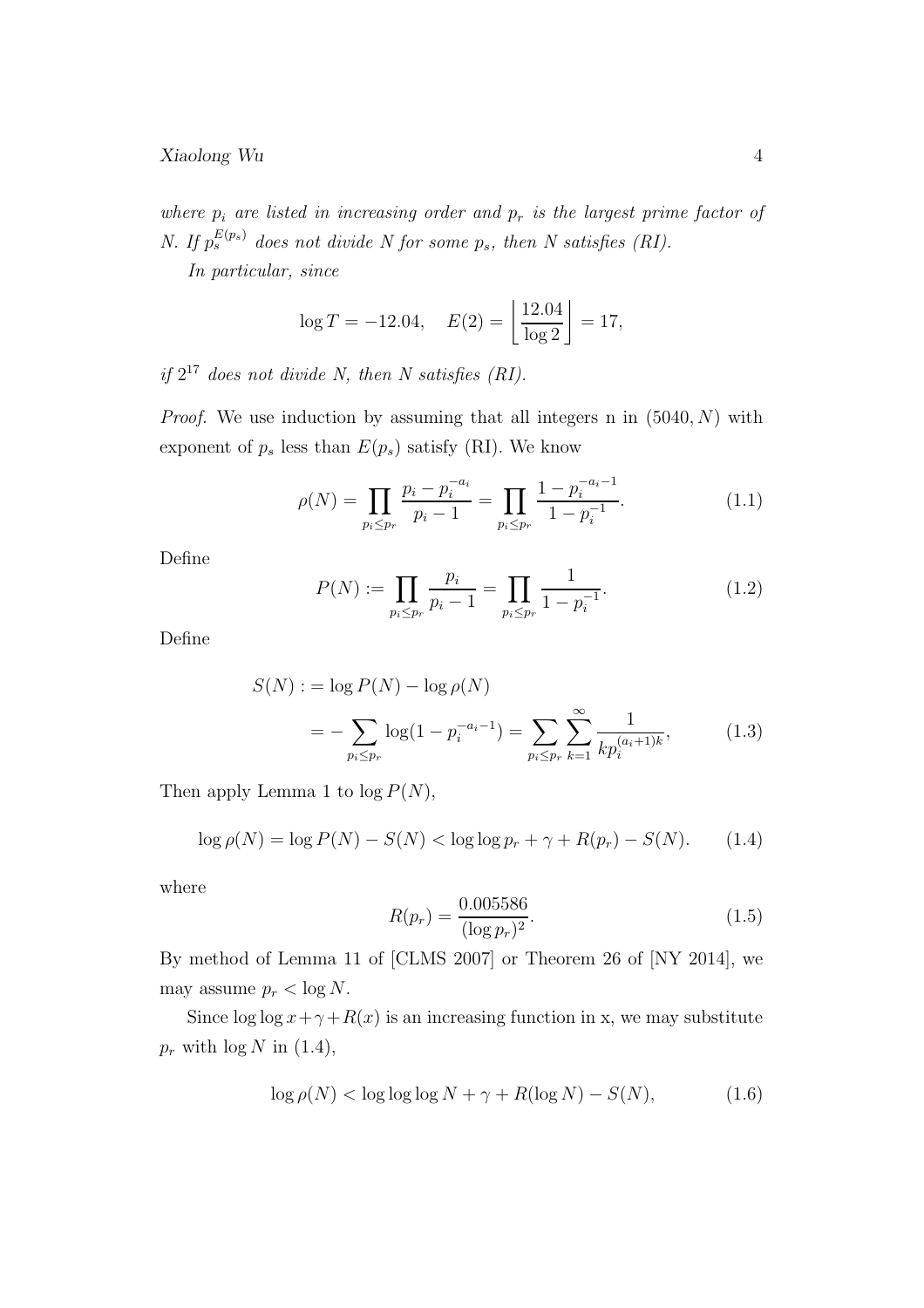Xiaolong Wu 5

Now,

$$
S(N) > \sum_{p_i \le p_r} p_s^{-a_s - 1} \ge p_s^{-a_s - 1} \ge p_s^{-E(p_s)}.
$$
 (1.7)

Combine  $(1.5)$  and  $(1.7)$ , we have

$$
R(\log N) - S(N) < \frac{0.005586}{(\log \log(10^{(10^{13})}))^2} - p_s^{-E(p_s)} \\
\leq T - p_s^{\frac{\log T}{\log p_s}} = T - e^{(\log p_s) \left(\frac{\log T}{\log p_s}\right)} = T - T = 0. \tag{1.8}
$$

Then from (1.6) we get  $\log \rho(N) < \log \log \log N + \gamma$ . Take exponential and we are done.  $\Box$ 

**Corollary 1.** Let  $N > 10^{(10^{13})}$  be an integer. Define

$$
L := \prod_{p \le p_r} p^{E(p)}.
$$

If N is not divisible by L, then N satisfies  $(RI)$ .

*Proof.* If N is not divisible by L, there must exist a prime power, say  $p_s^{E(p_s)}$ , of L that cannot divide N. Then N satisfies (RI) by Theorem 1.  $\Box$ 

**Remark:** The size of L can be estimated as  $L \approx 10^{(10^{4.868})}$ .

## References

[Broughan;Trudgian 2015] K.A. Broughan and T. Trudgian. Robin's inequality for 11-free integers. Integers, 15: Paper No. A12, 5, 2015.

[CLMS 2007] Y.-J. Choie, N. Lichiardopol, P. Moree, and P. Solé.  $On$ Robin's criterion for the Riemann hypothesis. J. Théor. Nombres Bordeaux, 19(2):357–372, 2007.

[Dusart 2018] P. Dusart. Explicit estimates of some functions over primes. Ramanujan J., 45(1):227–251, 2018.

[Morrill;Platt 2018] T. Morrill, D. Platt. Robin's inequality for 25-free integers and obstacles to analytic improvement

https://arxiv.org/abs/1809.10813